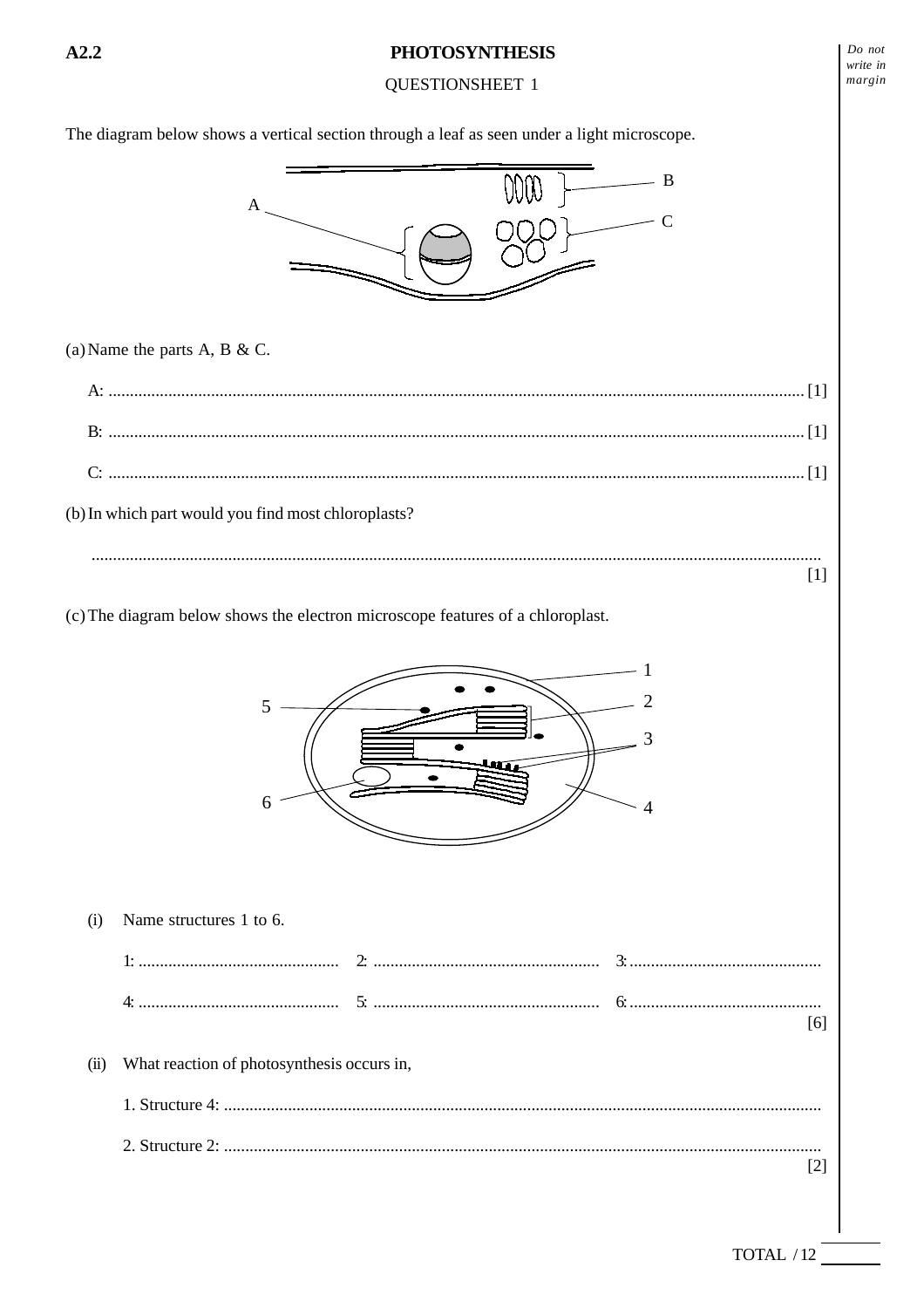QUESTIONSHEET 2

The graph below shows the effect of light intensity on photosynthesis.



[3]

*Do not write in margin*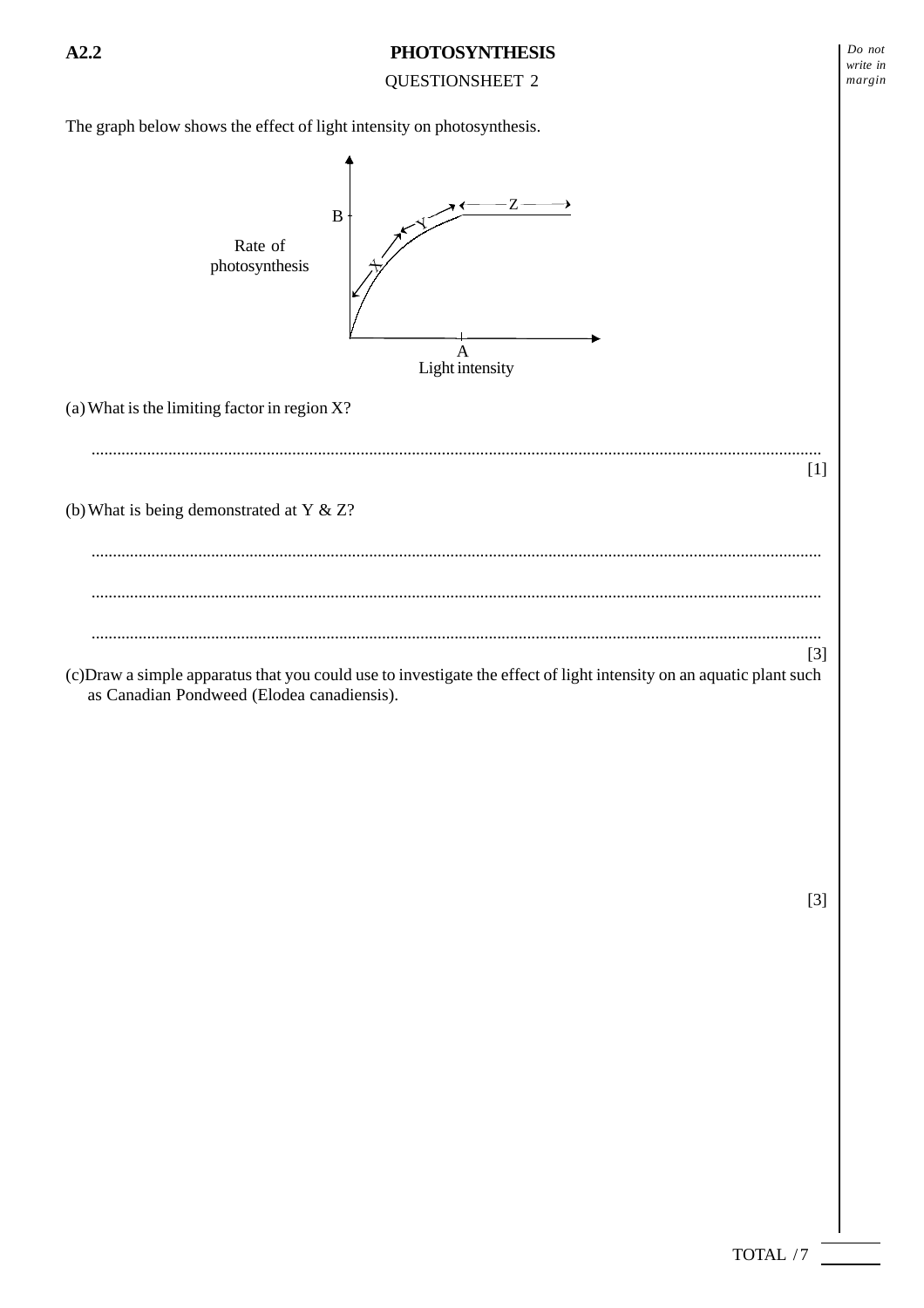The diagram below shows the ultrastructure of a chloroplast.



(a) On the diagram, label

- (i) the site of the light dependent reaction of photosynthesis.
- (ii) a site of the light independent reaction of photosynthesis.
- (iii) a site of food storage.

(b) Radioactively labelled (14C) carbon dioxide has been used to identify the intermediate compounds in the light independent stage of photosynthesis (Calvin cycle). Which intermediate compound would be the first to contain the  ${}^{14}C$ ?

...........................................................................................................................................................................

(c) Name three chloroplast pigments.

1 ......................................................................................................................................................................... 2 ......................................................................................................................................................................... 3 ......................................................................................................................................................................... [3]

[3]

[1]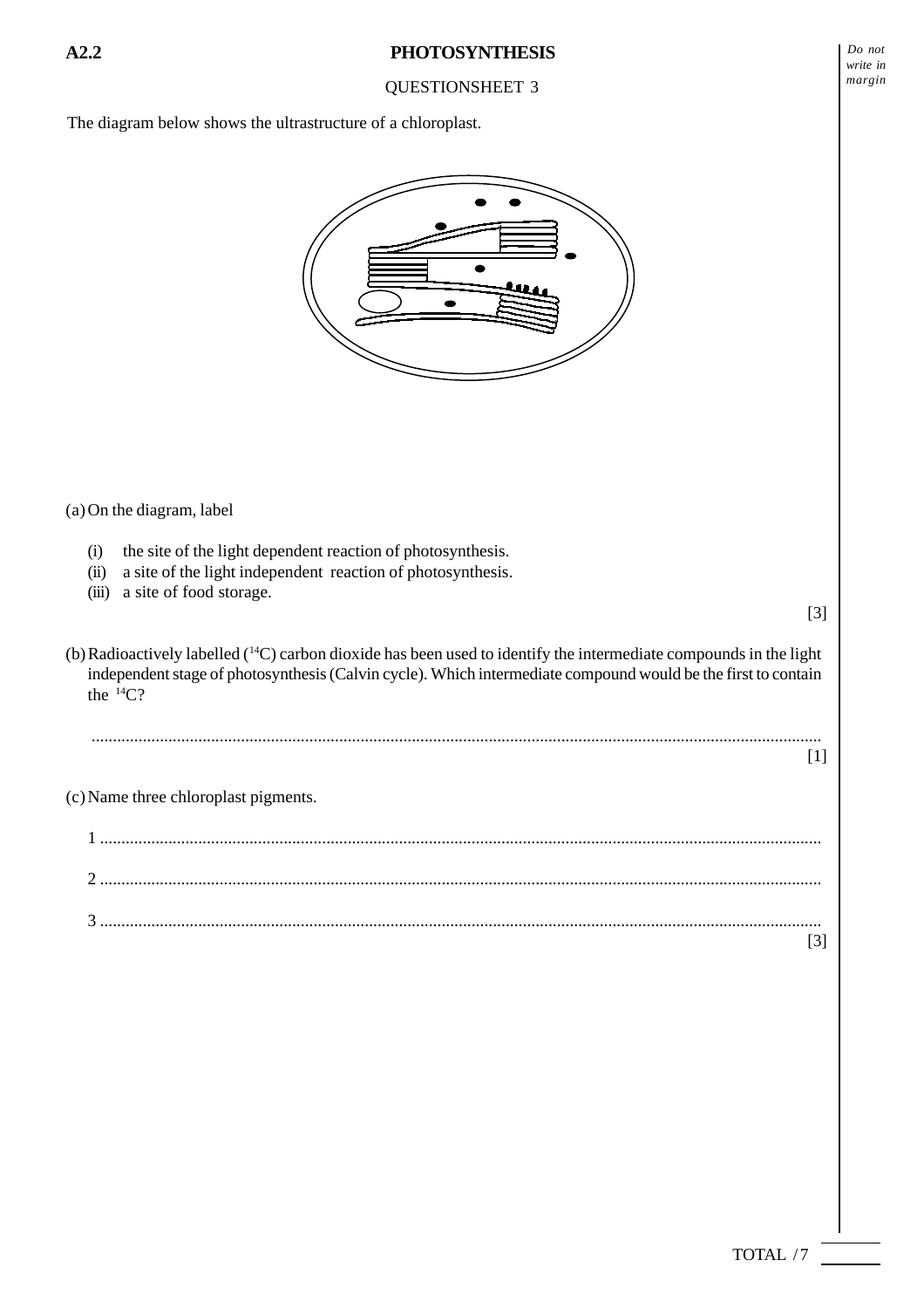**QUESTIONSHEET 4** 

The graph below shows the effect of temperature on the rate of photosynthesis in two plants, A and B.

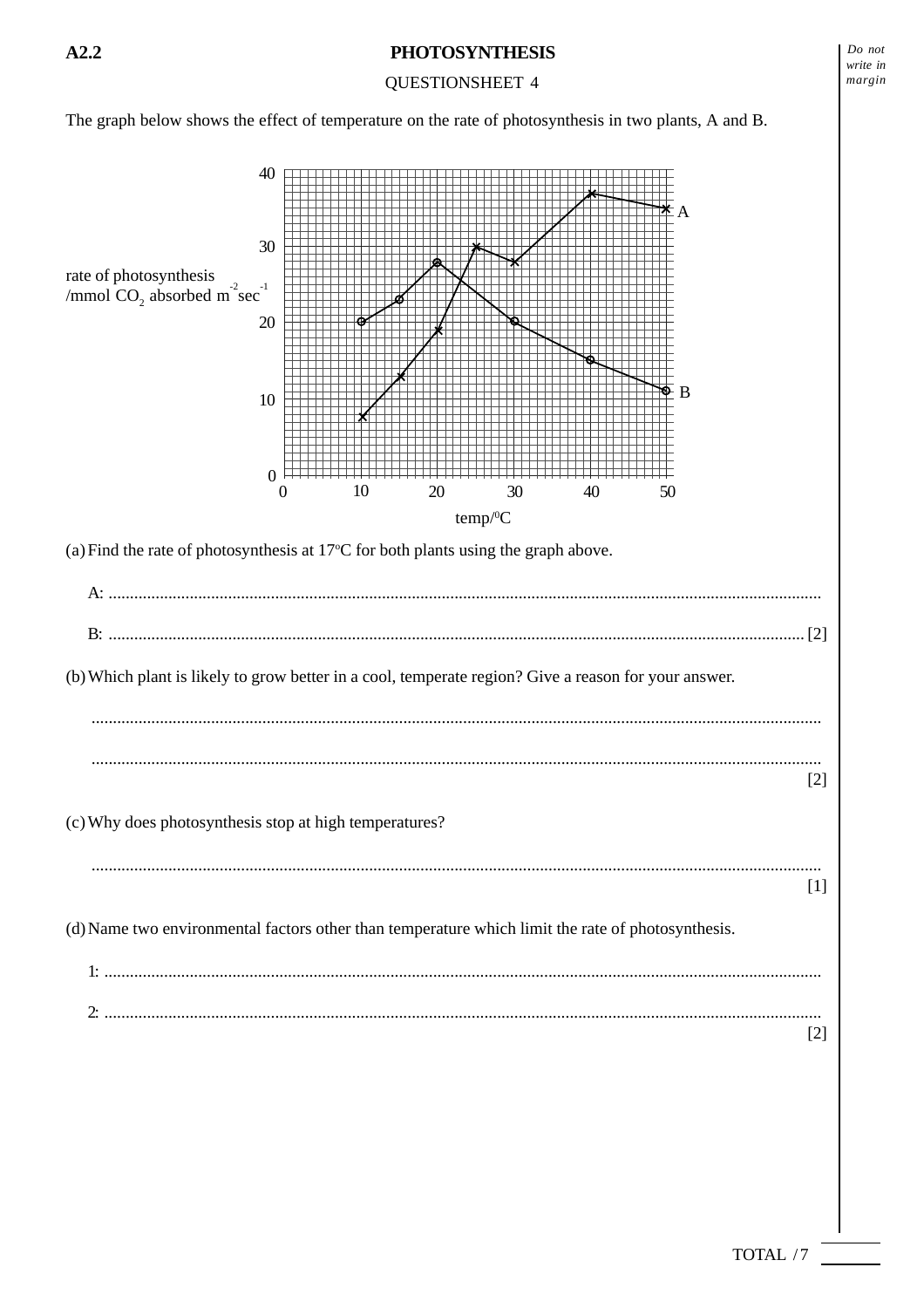## QUESTIONSHEET 5

The table below shows the results of an experiment in which the effect of different light intensities on the rate of photosynthesis of Canadian Pondweed was measured at two different carbon dioxide tensions. Sodium hydrogen carbonate was used as a  $CO_2$  source. The different light intensities were obtained by placing a 60 watt lamp at different distances from the plant in a darkened room. The rate of oxygen evolution was measured as an indicator of photosynthetic rate.

| Distance of lamp<br>from plant/metres                                    | 2.00 | 1.50 | 1.00 | 0.75 | 0.50 | 0.25 | 0.10 |
|--------------------------------------------------------------------------|------|------|------|------|------|------|------|
| Rate of $O2$ release<br>in 1% $HCO3$ .<br>$/\text{mm}^3 \text{min}^{-1}$ | 0.2  | 0.4  | 0.7  | 1.4  | 1.4  | 1.4  | 1.4  |
| Rate of $O2$ release<br>in 2% $HCO3$ .<br>$/mm3 min-1$<br>B              | 0.6  | 0.8  | 1.1  | 1.5  | 1.8  | 1.8  | 1.8  |

(a) Plot the results on graph paper. [5]

(b) (i) Describe the relationship between light intensity and the rate of photosynthesis using curve B from your graph.

|                                                                                                                                                            |                                                                                                                | $[3]$ |
|------------------------------------------------------------------------------------------------------------------------------------------------------------|----------------------------------------------------------------------------------------------------------------|-------|
| (ii)                                                                                                                                                       | Comment on the differences shown in the rates of photosynthesis in A and B.                                    |       |
|                                                                                                                                                            |                                                                                                                |       |
|                                                                                                                                                            |                                                                                                                |       |
|                                                                                                                                                            |                                                                                                                | $[3]$ |
| (c) The light intensity [I] at the plant is given by the formula: $I \propto \frac{1}{d^2}$<br>where d is the distance of the light source from the plant. |                                                                                                                |       |
| working.                                                                                                                                                   | Calculate the light intensities in A and B at which the rate of photosynthesis starts to be limited. Show your |       |
|                                                                                                                                                            |                                                                                                                |       |
|                                                                                                                                                            |                                                                                                                |       |
|                                                                                                                                                            |                                                                                                                |       |
|                                                                                                                                                            |                                                                                                                | $[4]$ |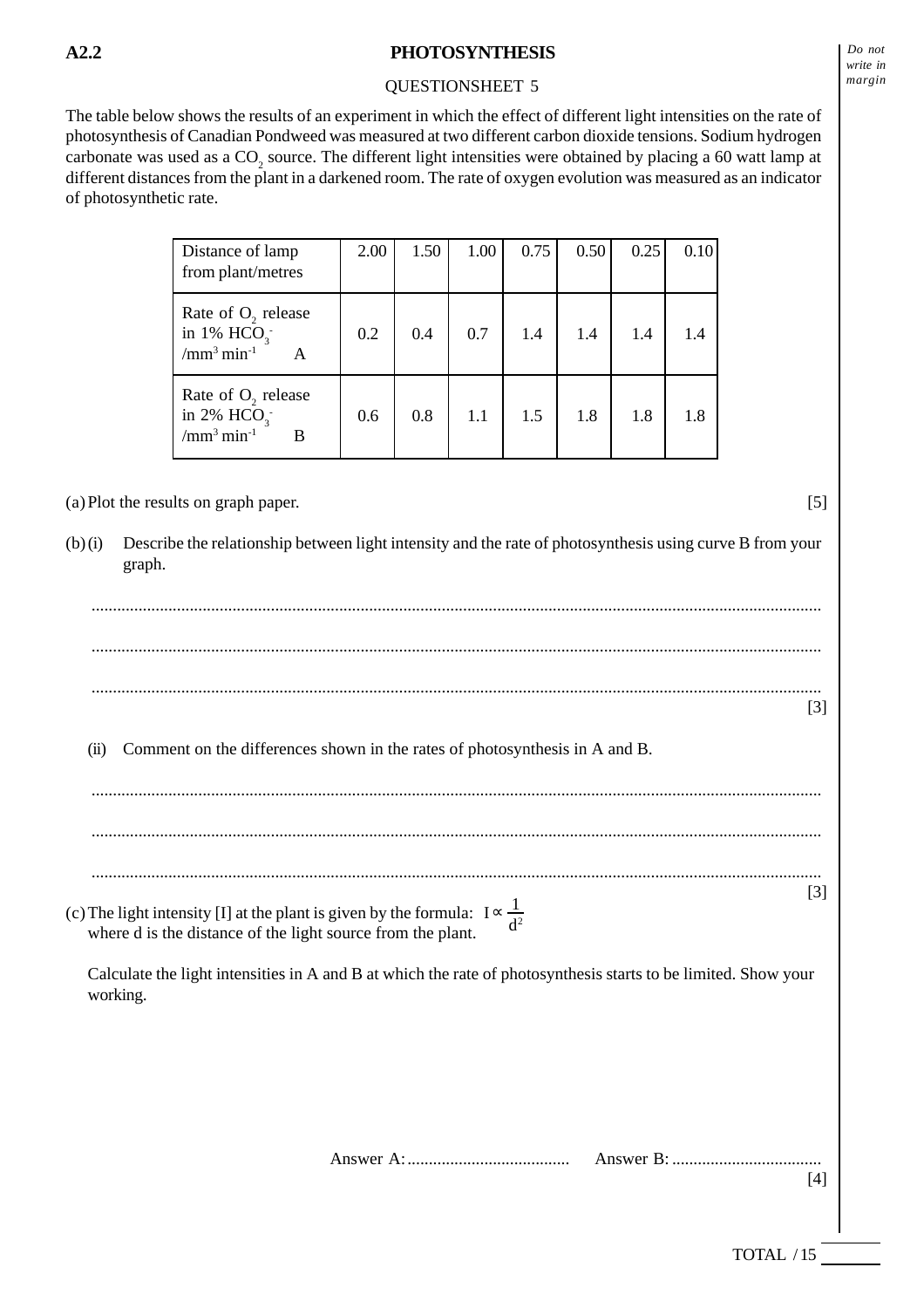## QUESTIONSHEET 6

The diagram below shows part of the light independent reaction of photosynthesis.  $GP \rightarrow$  Glucose  $\rightarrow$  Starch **RuBP** (a) Identify compounds A, B and C. (b) Where in the chloroplast does this reaction take place?  $[1]$ (c) Apart from being converted to glucose, what other use has GP?  $[1]$ (d) State the source of compounds B and C in the photosynthetic process.  $[2]$ (e) How is glucose converted to starch?  $[2]$ 

 $Do$  not write in margin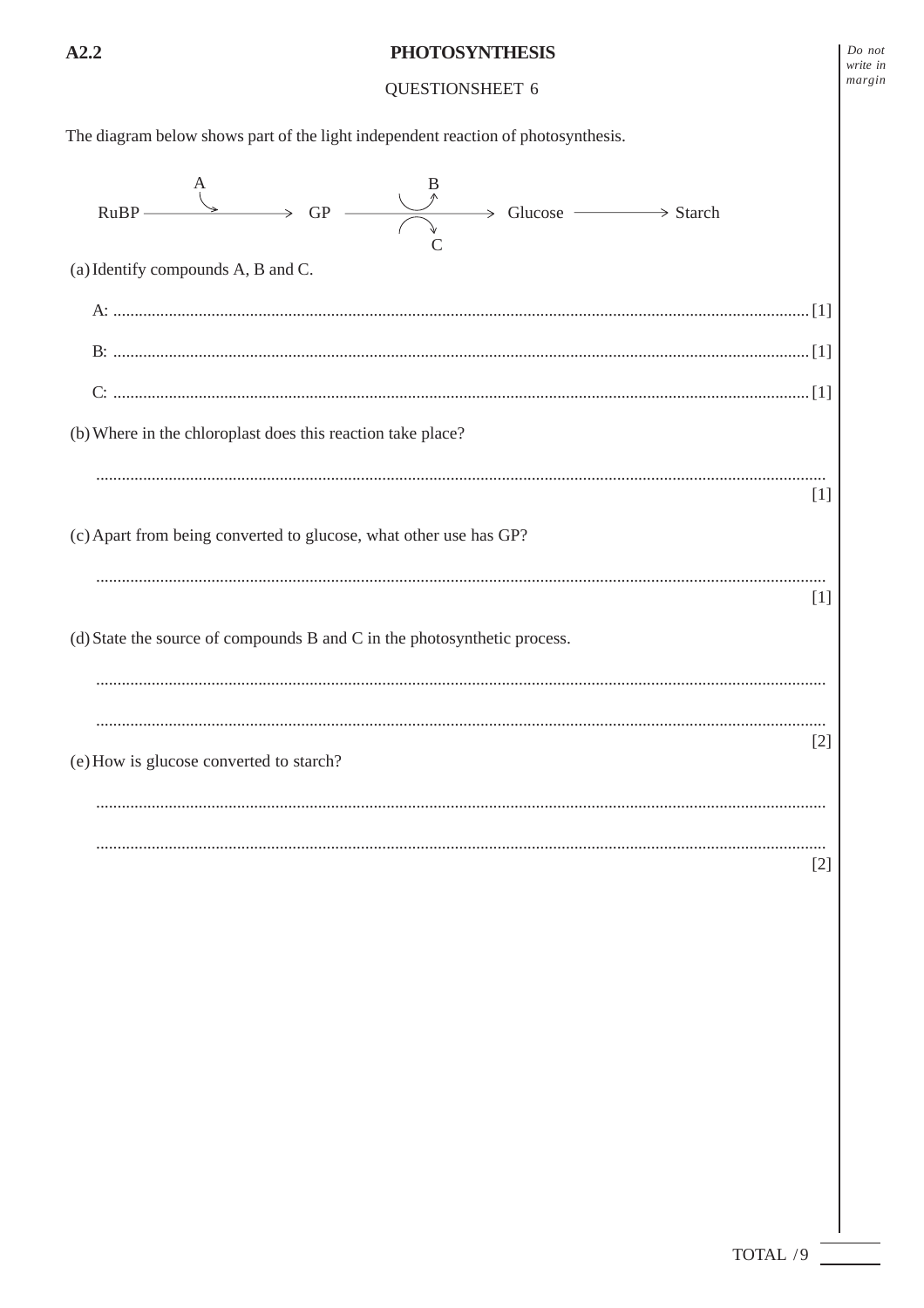## QUESTIONSHEET 7

The table below shows the results of an experiment on the production and use of sugars in the leaves of a plant.

|                | RATE OF SUGAR PRODUCTION/USE /arbitrary units |                |               |
|----------------|-----------------------------------------------|----------------|---------------|
| TEMPERATURE/°C | Photosynthesis (high light intensity)         | Respiration    | Net gain/loss |
| $\Omega$       | $\theta$                                      | $\overline{2}$ |               |
| 10             | 36                                            | $\overline{4}$ |               |
| 15             | 42                                            | 5              |               |
| 20             | 72                                            | 6              |               |
| 25             | 80                                            | 8              |               |
| 30             | 48                                            | 16             |               |
| 40             | 12                                            | 30             |               |
| 50             | $\Omega$                                      | 20             |               |
| 60             | $\Omega$                                      | 18             |               |

(a) (i) From these figures work out the net gain/loss of sugar at each temperature and write the figures in the appropriate box on the table. [2]

(ii) Plot the results of sugar production in photosynthesis, sugar use in respiration and net gain/loss at different temperatures, graphically. [5]

(b) What are the optimum temperatures for,

| (1)  |                                                                                              |                   |
|------|----------------------------------------------------------------------------------------------|-------------------|
| (11) |                                                                                              |                   |
|      | $(c)(i)$ Define the term 'compensation point'.                                               | $\lceil 2 \rceil$ |
|      |                                                                                              |                   |
|      |                                                                                              | $\lceil 2 \rceil$ |
| (11) | Use the graph to estimate the temperature at which the plant reaches its compensation point. |                   |
|      |                                                                                              |                   |
|      |                                                                                              | [1]               |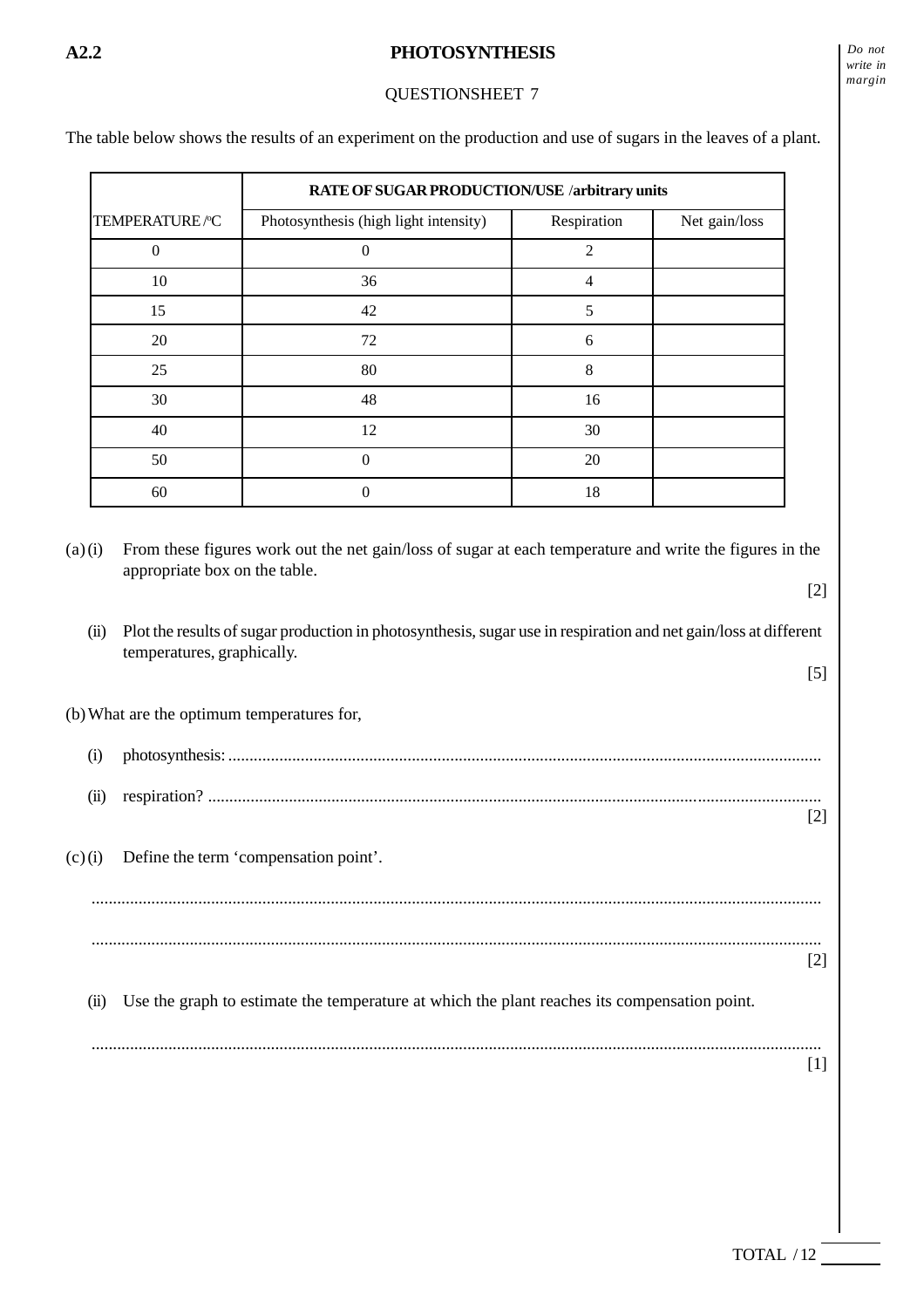#### **QUESTIONSHEET 8**

The graph below shows the effect of oxygen concentration on the rate of photosynthesis. 100 % of maximum rate of photosynthesis  $50$  $\dot{0}$  $50$ 100 % O<sub>2</sub> concentration (a) Comment on the effect of oxygen concentration on photosynthesis. The graph below shows the effect of changing the carbon dioxide concentration on the rate of photosynthesis.  $0.12\%$  CO<sub>2</sub>  $0.09\%$  CO<sub>2</sub> rate of photosynthesis 0.03% СО,  $\rightarrow$  light intensity (b) What conclusions can you draw from this graph?  $(c)$  (i) Define the term "compensation point". (ii) Describe what happens when the compensation point is exceeded. (iii) Explain why it is of advantage for a woodland herb to have a low compensation point. 

 $Do$  not

write in

margin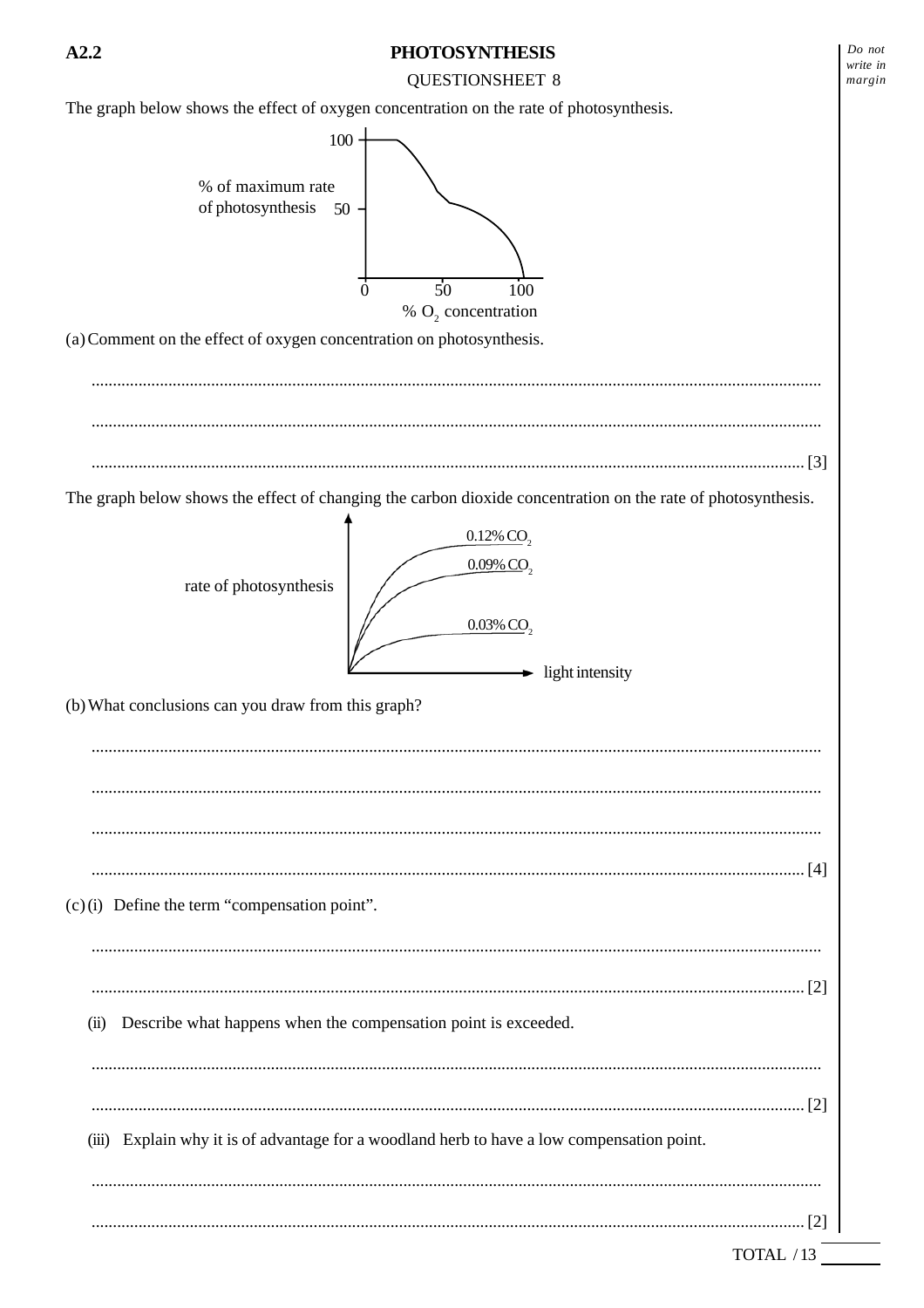| ×<br>۰, |  |
|---------|--|
|         |  |

**QUESTIONSHEET 9** 

| Do not   |  |
|----------|--|
| vrite in |  |
| nargin   |  |

(a) Distinguish between each of the following pairs of photosynthetic terms. Absorption spectrum and action spectrum.  $(i)$ 

|                                                  | $\lceil 3 \rceil$ |
|--------------------------------------------------|-------------------|
| (ii) Cyclic and non-cyclic photophosphorylation. |                   |
|                                                  |                   |
|                                                  |                   |
|                                                  |                   |

|                               | $\lceil 3 \rceil$ |
|-------------------------------|-------------------|
| (iii) $C_3$ and $C_4$ plants. |                   |

| $\lceil 3 \rceil$                                                   |  |
|---------------------------------------------------------------------|--|
| ) Describe the function of each of the following in photosynthesis: |  |

 $\left(\mathbf{b}\right)$  Describe the function of each of the following in photosynthesis:

| (i) magnesium ions. |                   |
|---------------------|-------------------|
|                     |                   |
|                     | $[2]$             |
| (ii) quantosomes.   |                   |
|                     |                   |
|                     | $\lceil 2 \rceil$ |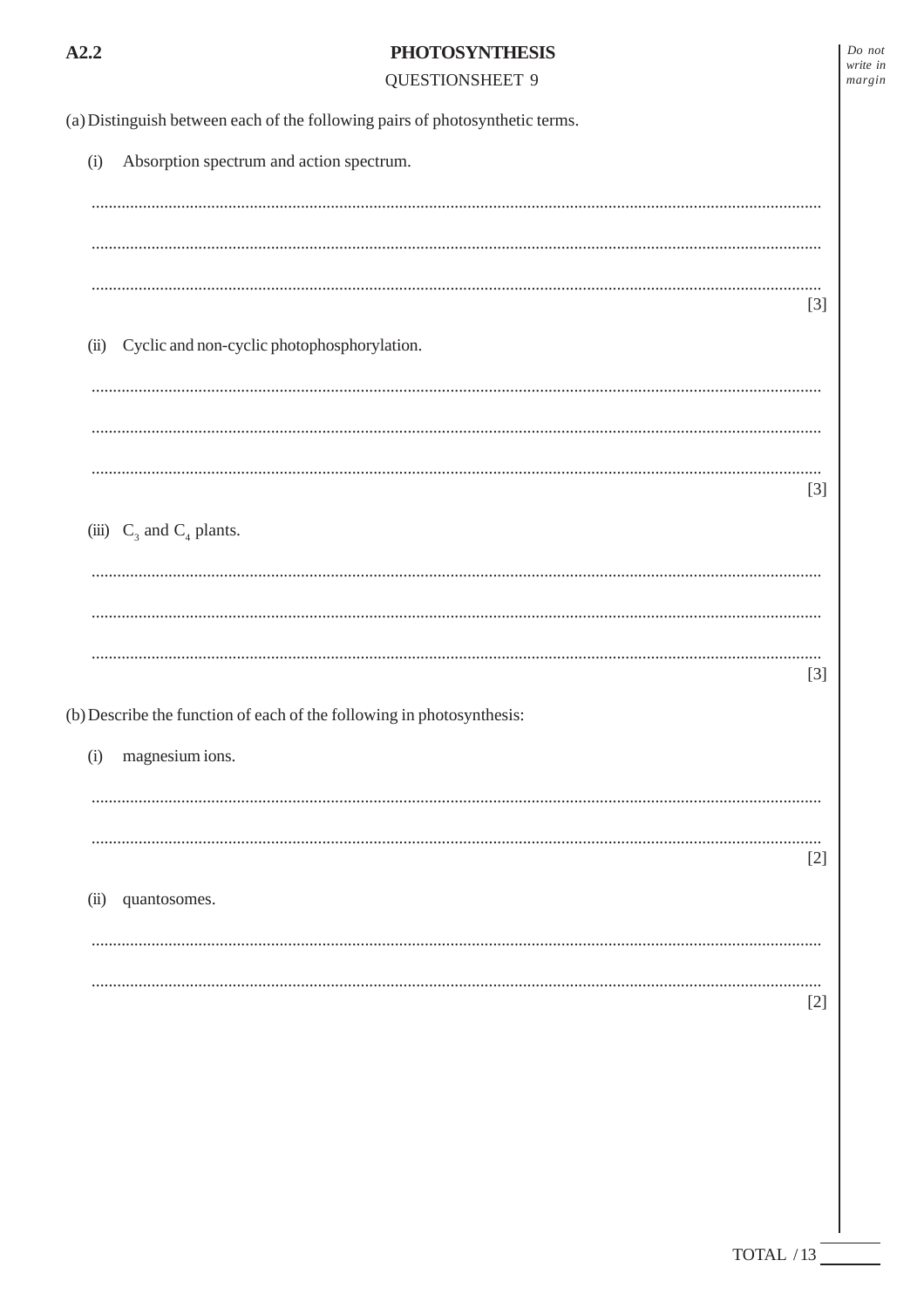**OUESTIONSHEET 10** 

The experiment below is designed to show that sunlight is necessary for photosynthesis.



 $A2.2$ 

 $Do$  not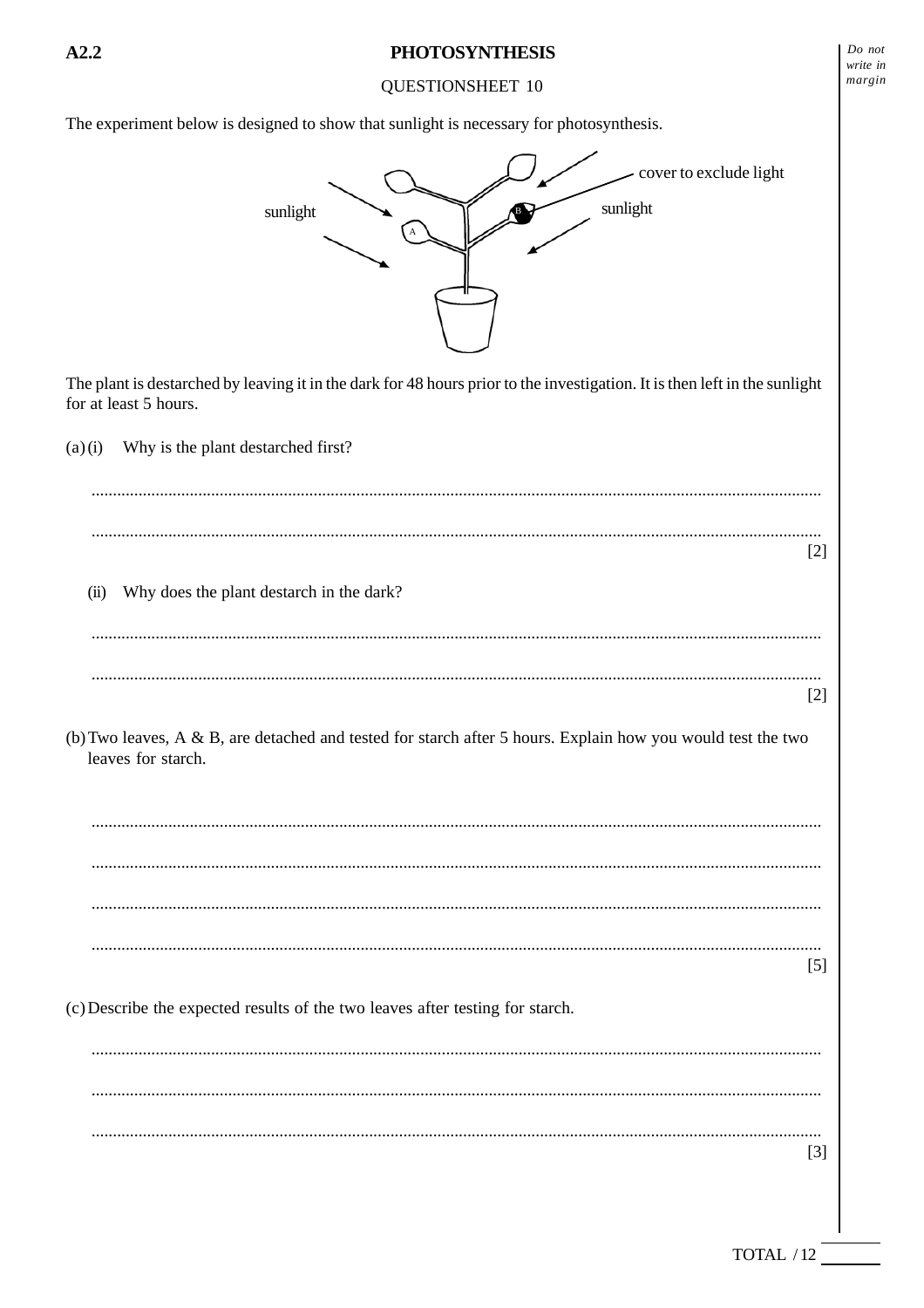## **OUESTIONSHEET 11**

The diagram shows the biochemical processes taking place in two plant cell organelles:

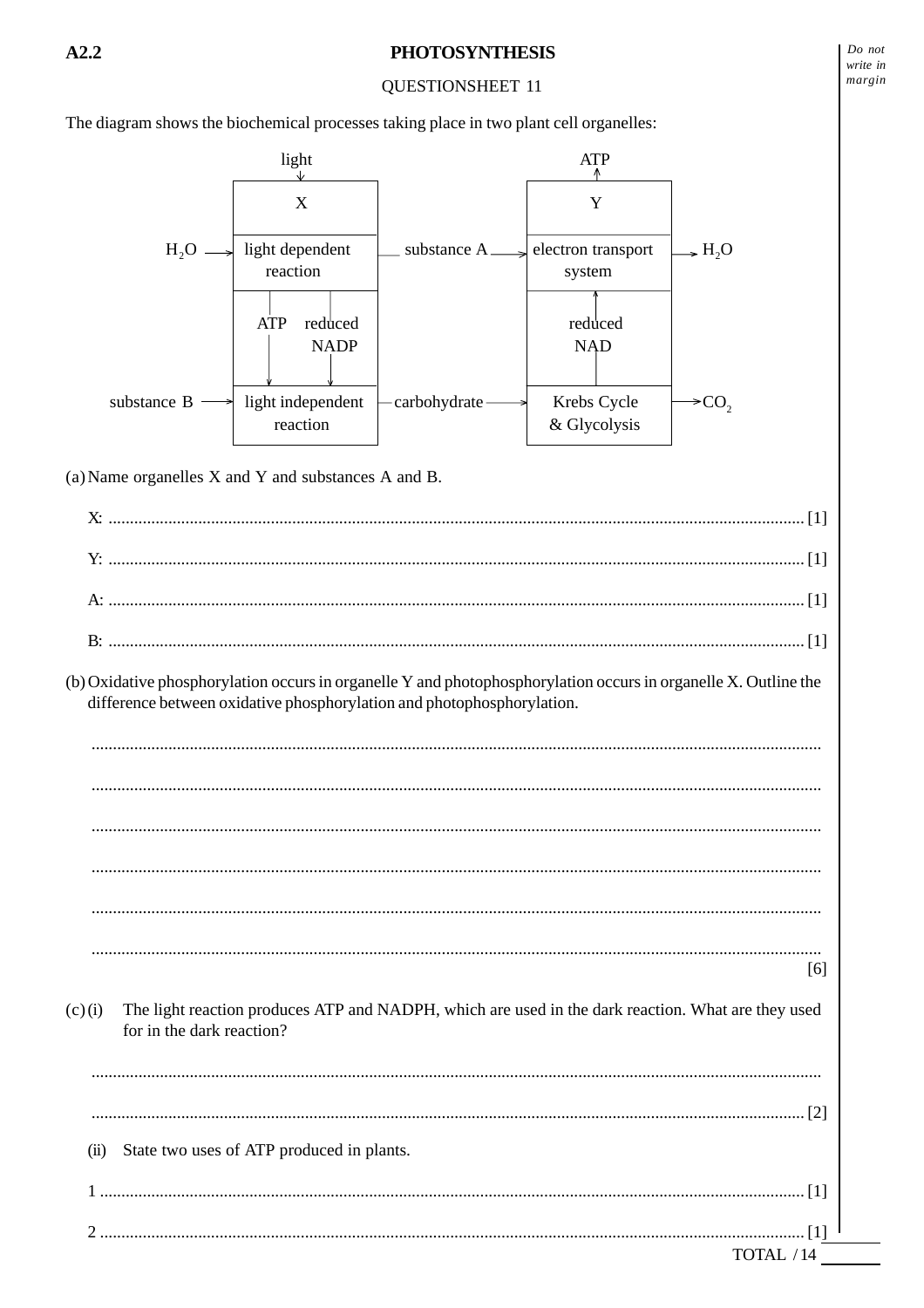| Read through the following account of photosynthesis and then complete it by inserting the most appropriate word<br>or words into the spaces. |
|-----------------------------------------------------------------------------------------------------------------------------------------------|
| There are three pigments commonly found in the chloroplasts of flowering plants. These are chlorophyll a,                                     |
|                                                                                                                                               |
| wavelengths of light. During cyclic photophosporylation the absorption of light causes the displacement of an                                 |
|                                                                                                                                               |
| which are at progressively lower energy levels. Coupled with this electron flow is the synthesis of                                           |
|                                                                                                                                               |
|                                                                                                                                               |
|                                                                                                                                               |
|                                                                                                                                               |
|                                                                                                                                               |
| acceptor molecule for the carbon dioxide used in photosynthesis. The electron emitted from the chlorophyll                                    |
|                                                                                                                                               |
|                                                                                                                                               |
| $[14]$                                                                                                                                        |
| (b) Explain why plants need a healthy root system to photosynthesise.                                                                         |
|                                                                                                                                               |
| $[2]$                                                                                                                                         |
|                                                                                                                                               |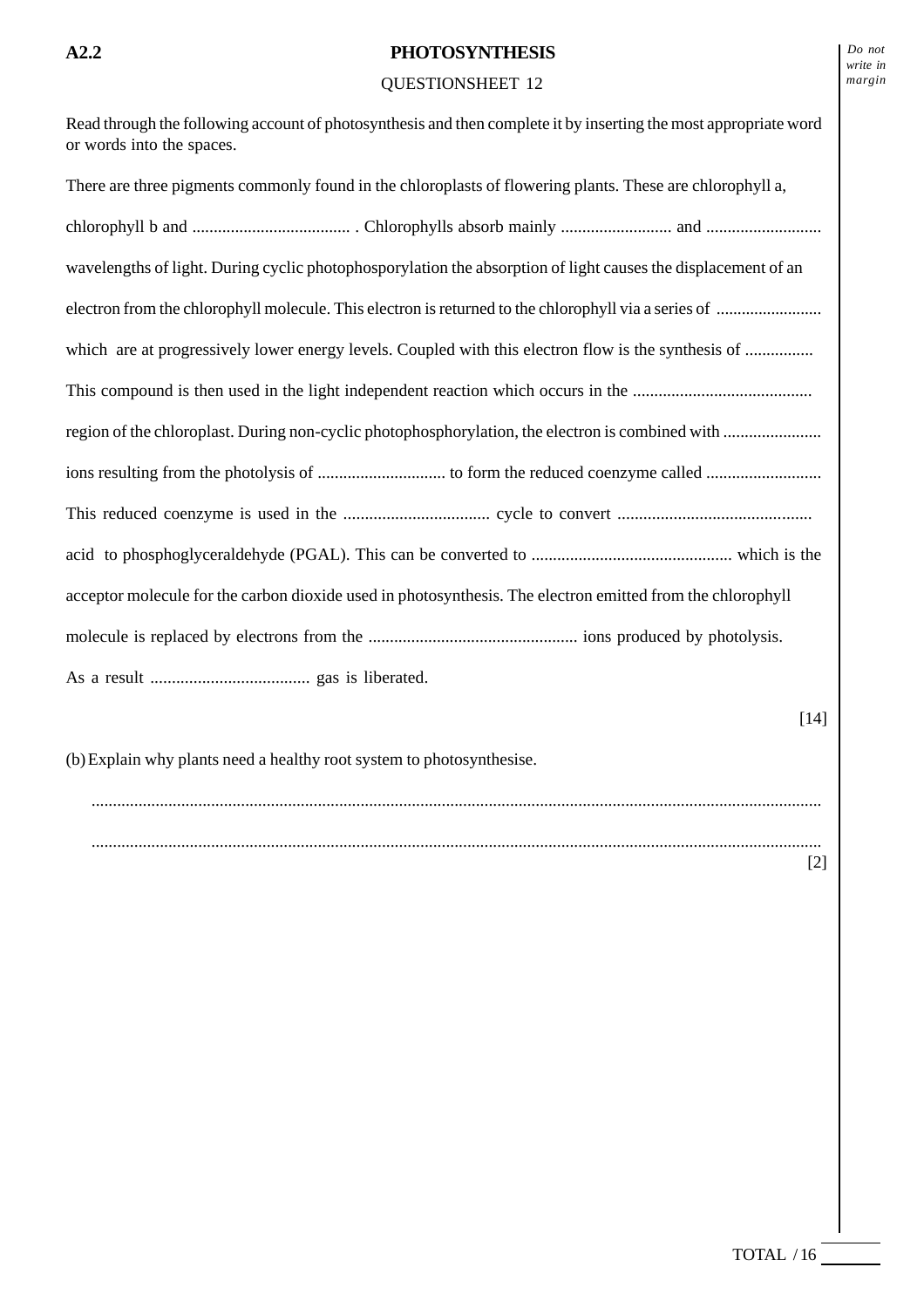## **QUESTIONSHEET 13**

Suggest explanations for each of the following:

 $A2.2$ 

(a) Leaves in the tops of beech trees have two or three layers of palisade mesophyll cells, but the leaves lower down only have one layer of palisade mesophyll cells.

 $\lceil 3 \rceil$ 

(b) Peas and beans tend to contain much higher concentrations of protein than cereals.

 $[2]$ 

(c) Power stations frequently have adjacent man-made lakes containing algae, such as Chlorella.

 $\lceil 3 \rceil$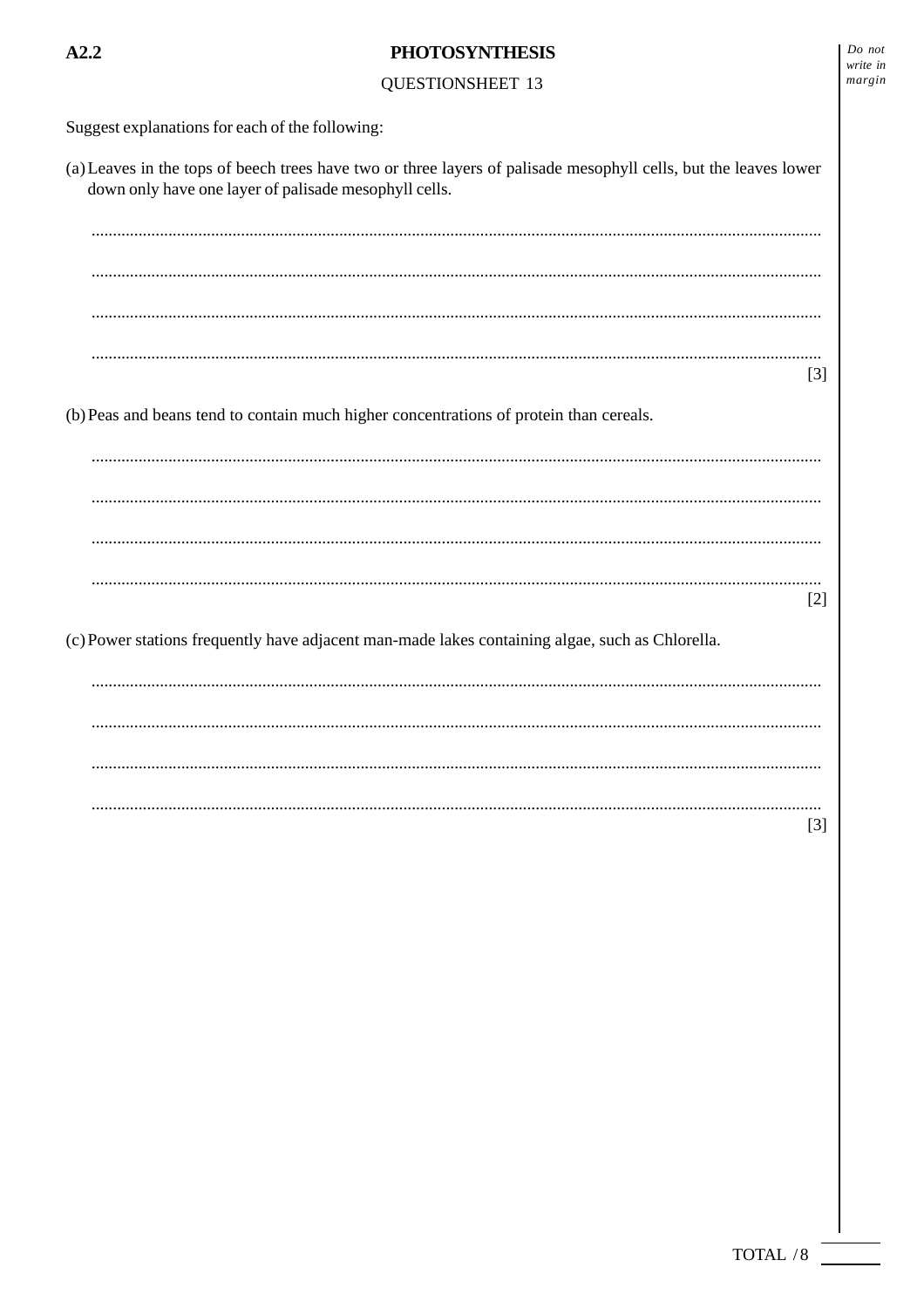#### **QUESTIONSHEET 14**

The graph below shows results of investigations into the mechanism of stomatal opening.



(a) Describe the relationship between stomatal aperture width and starch concentration between:

|        |      | $(i)$ 8.00 am and noon.                                                                                                                               |       |
|--------|------|-------------------------------------------------------------------------------------------------------------------------------------------------------|-------|
|        |      | (ii) 4.00 pm and 8.00 pm.                                                                                                                             |       |
| (b)(i) |      | Using information from the graph and your own knowledge, suggest a mechanism for stomatal opening.                                                    |       |
|        |      |                                                                                                                                                       |       |
|        |      |                                                                                                                                                       | $[4]$ |
|        | (ii) | How might the width of stomatal aperture differ from the above, if the plant was in dry conditions during<br>the 12 hour period? Explain your answer. |       |
|        |      | (c) Describe one technique which can be used to measure the stomatal density on the underside of a leaf.                                              | $[2]$ |
|        |      | TOTAL / 11                                                                                                                                            | [3]   |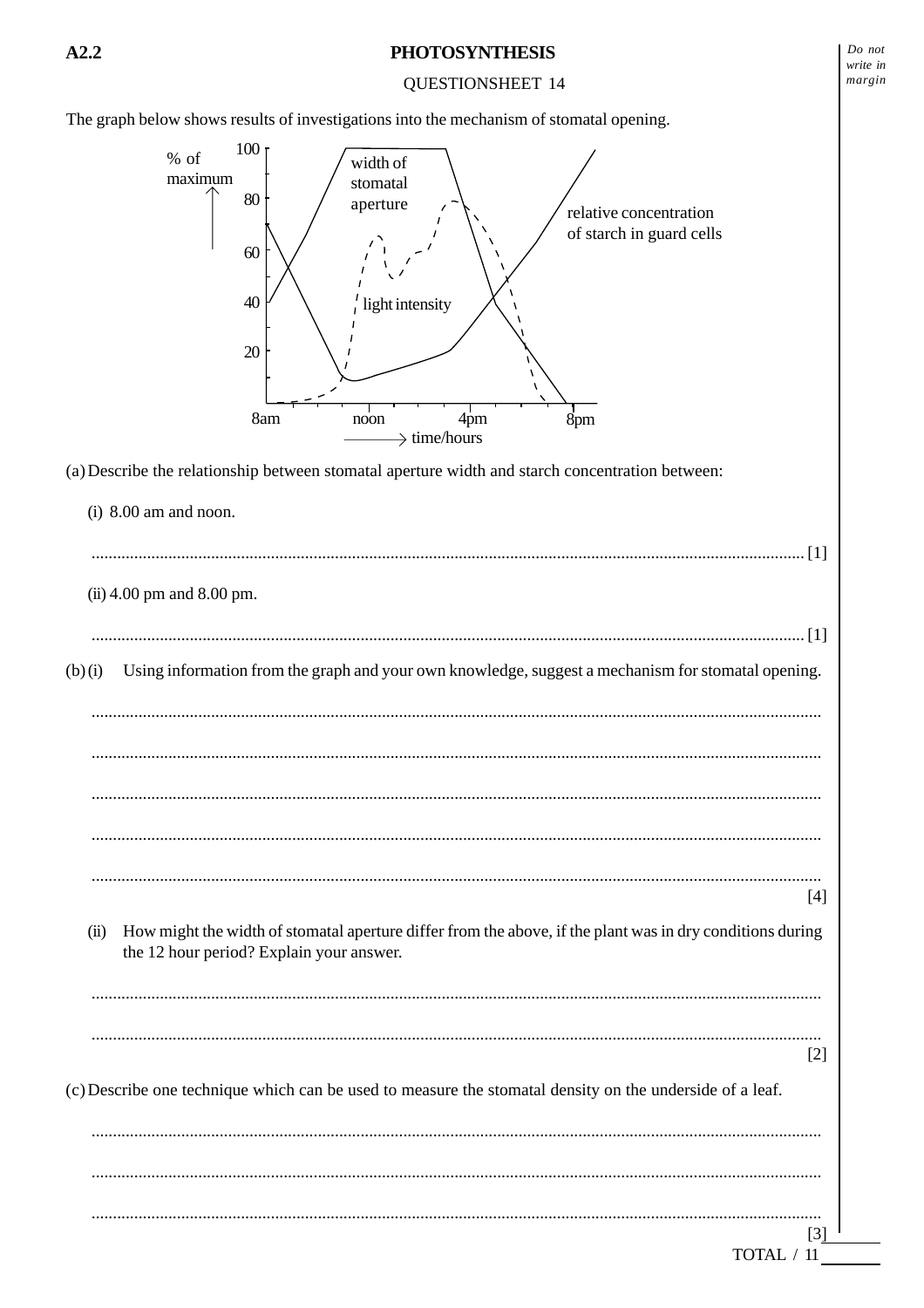## QUESTIONSHEET 15

A drop of water containing a strand of the green algae, *Spirogyra*, and some free living aerobic bacteria were mounted on a microscope slide. The slide was then illuminated with light which was split into its constituent colours (wavelengths) using a prism. The figure shows the distribution of bacteria after a few minutes.

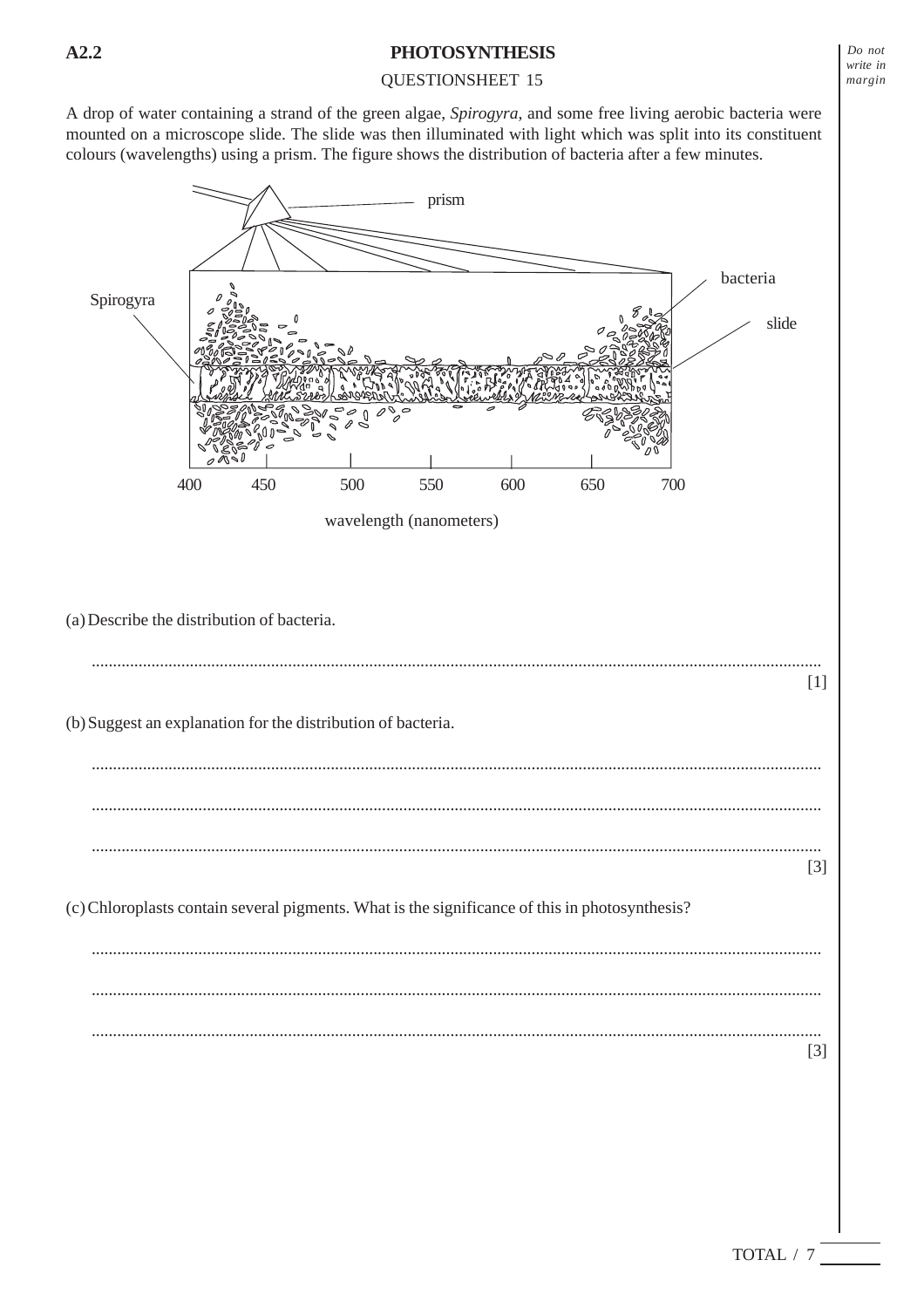# $Do$  not  $A2.2$ **PHOTOSYNTHESIS** write in **QUESTIONSHEET 16** margin The graph shows the effect of light on the uptake and release of carbon dioxide of a green plant. CO<sub>2</sub> uptake light intensity  $CO<sub>2</sub>$  release X (a) Outline the significance of light intensity  $X$ .  $[2]$ (b) Explain the shape of the graph at Y.  $[2]$ List the products of the light reaction.  $(c)(i)$  $[3]$ Outline how products of the light dependent stage are used in the light independent stage of photosynthesis.  $(ii)$  $[2]$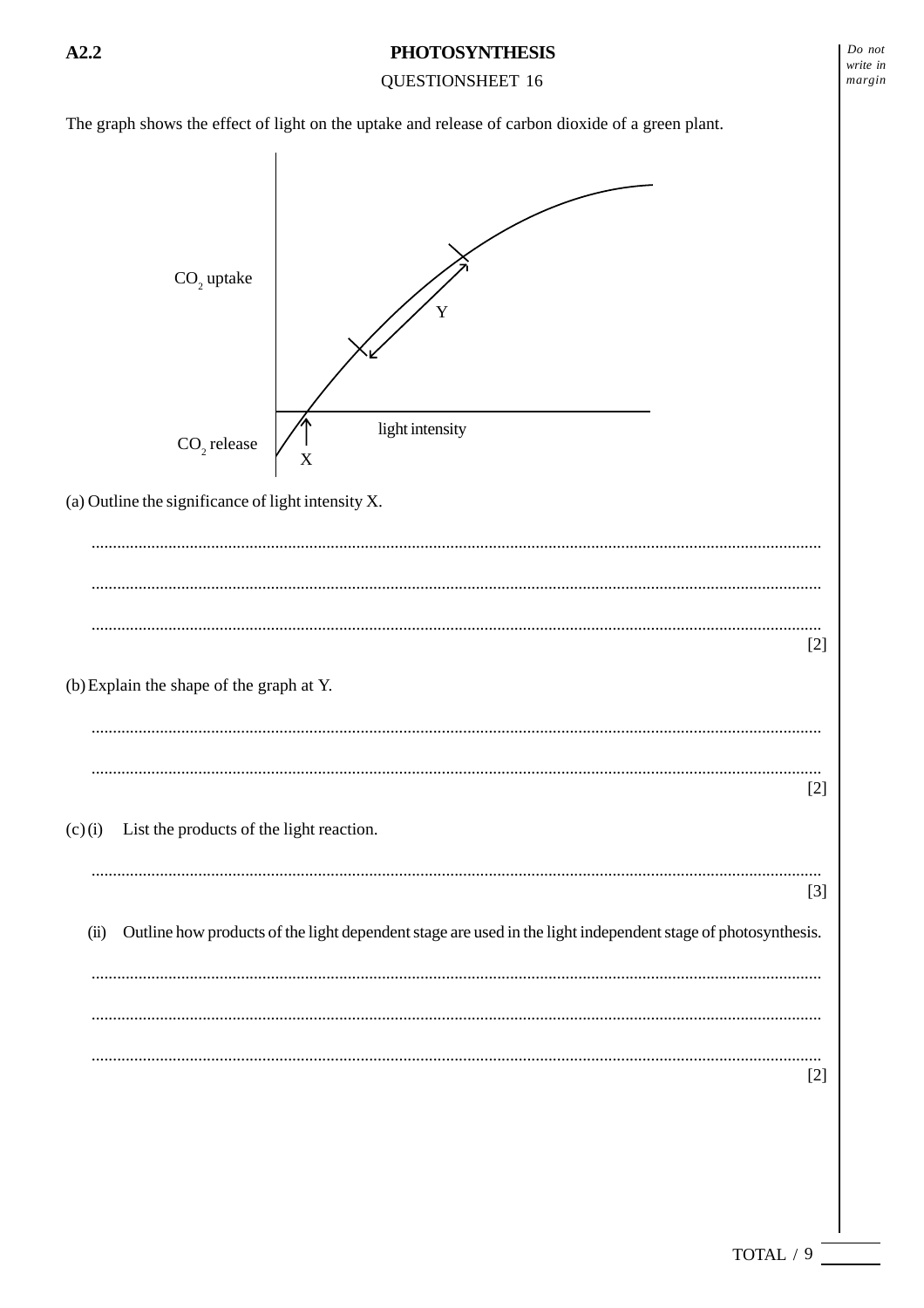## QUESTIONSHEET 17

The graph shows the results of an investigation into the uptake and release of carbon dioxide by an aquatic green unicellular alga, such as Chlorella.

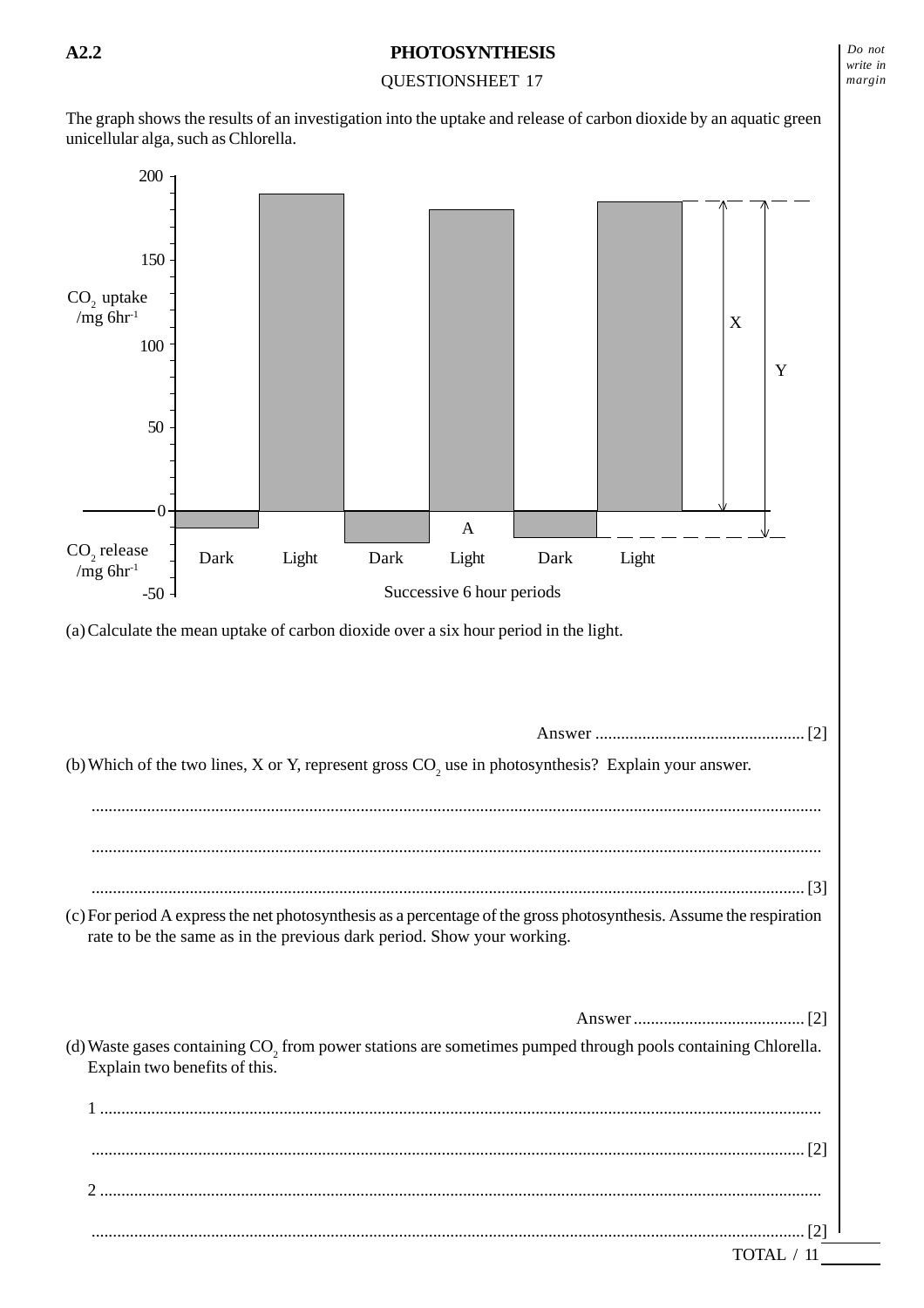# QUESTIONSHEET 18

(a) State the main function of each of the following mineral ions in a healthy plant.

(i) nitrate: .................................................................................................................................................... [1] (ii) phosphate: .............................................................................................................................................. [1] (iii) magnesium: ............................................................................................................................................ [1] (b) What is meant by the term 'limiting factor'? ...........................................................................................................................................................................

In an investigation to determine the optimum application of nitrogen fertiliser to barley, trials were conducted in two fields. One of the fields had previously received high applications of phosphate fertiliser. The second field had previously received a low application of phosphate fertiliser. The graph shows the results of the investigation.

....................................................................................................................................................................... [2]

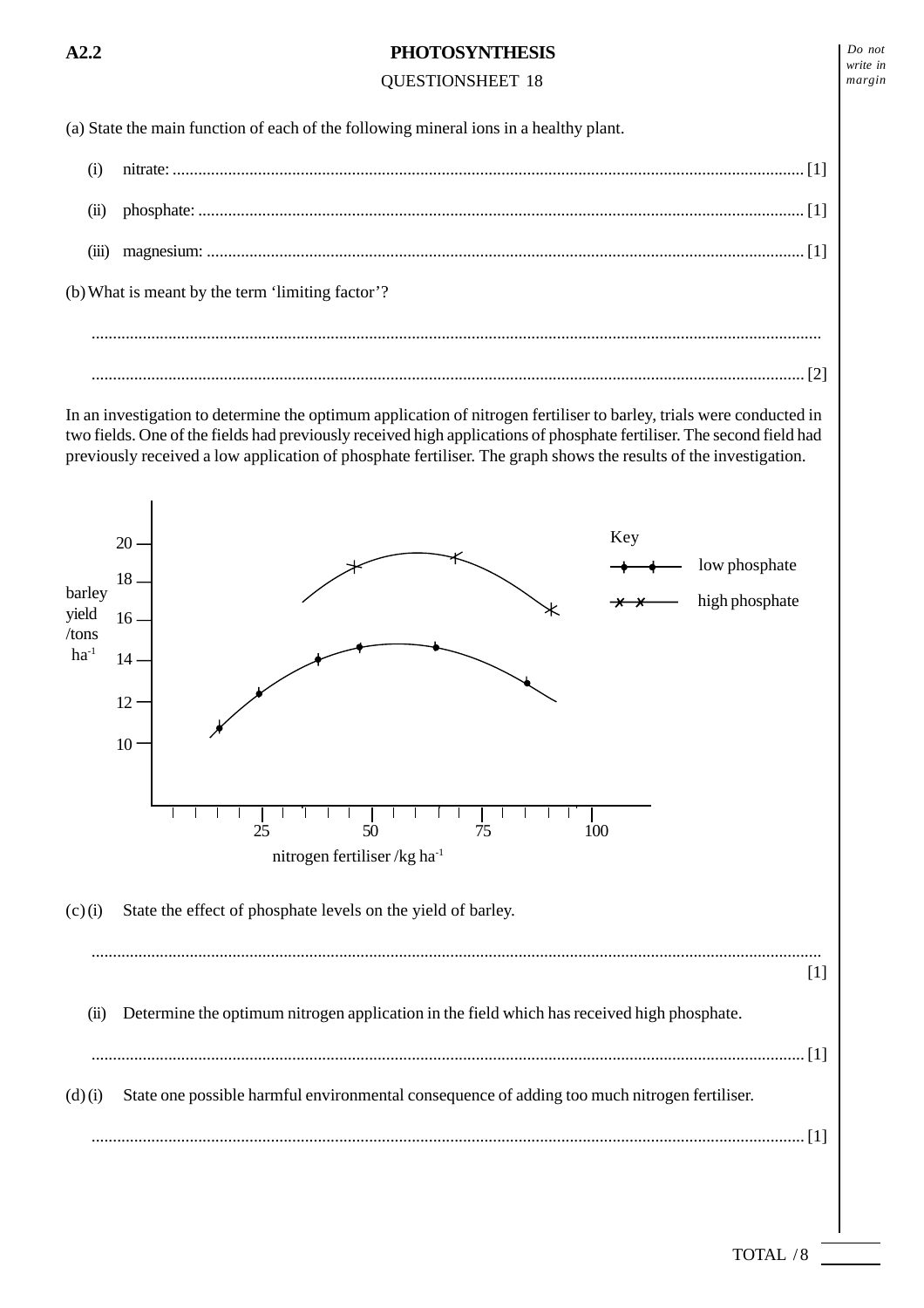## **QUESTIONSHEET 19**

A student investigating chlorophyll pigments set up the apparatus shown in the figure below.